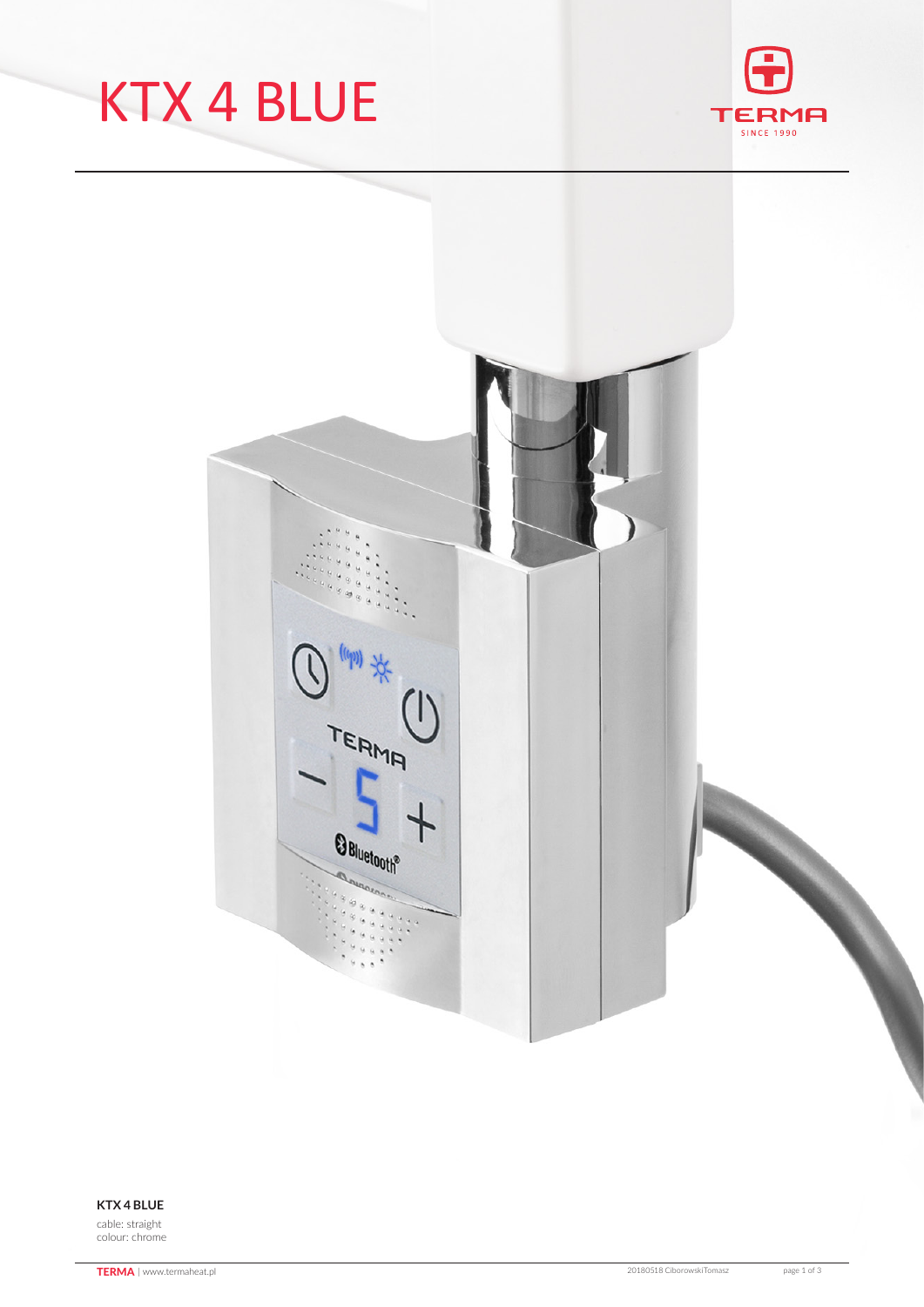## KTX 4 BLUE



design: *Przemysław Jan Majchrzak*

### Functions and features:

#### Functionality

The heating element can be fully controlled through the BLUE-Line control mobile application. The mobile application allows you to control both the temperature of the radiator (30-60 ° C) and the room temperature (15- 30 ° C); program any number of 7-day schedules; program advanced timer. The buttons on the controller's housing allow you to set the operating temperature in a simplified way or run a simplified Timer (up to 4 hours). The device displays the currently set temperature level and indicates the status of the heating cycle or standby mode. The KTX 4 is designed to use with the TS 1 heating element. The unique feature of the KTX range of heating elements is the Terma-Split System. The Terma-Split connector makes it possible to disconnect the TS 1 from the controller head. More information on the TS 1 can be found on page 488. The KTX 4 is also equipped with actual heating time counter for energy consumption calculations.

#### Remote Control

Any portable device, smartphone or tablet, with Bluetooth<sup>®</sup> can be used for remote control. BLUE-Line control mobile application for Android and iOS is available via Google Play® or Apple Store®. With one mobile device, it is possible to program and control any number of BLUE devices (radiator and heating elements) within range of the mobile device.

#### **Safety**

The KTX 4 is equipped with a 'frost'protection (ANTIFREEZE). It also has double protection against the element overheating as well as a safety feature that prevents damage in case of operation in a dry radiator. A device error or malfunction is identified by a display of error codes.

#### Design

Equipped with an easy to read single digit LED display in blue.

#### Colour

Available colours: white, silver, chrome and black. Facia always comes in silver regardless of the housing colour. The heating element can also be offered in any RAL colour and Terma special colours (including brass and gold) subject to a minimum order of 100 pcs per colour.

### Table configurations:

*Example of product code:*



*Packaging code plug code WE K4B  04 T SMA  W Model code Element power code Colour or* 

Code elements highlighted in blue

|           | Model                | Power<br>[W]    | Packaging | Colour            | Cable Type                    |
|-----------|----------------------|-----------------|-----------|-------------------|-------------------------------|
| <b>WE</b> | K4B KTX4 BLUE        | controller only | K Box     | 916 White         | W Straight cable with plug    |
| <b>WE</b> | <b>K4B KTX4 BLUE</b> | 01 120          | T Tube    | SMA Silver        | P Straight cable without plug |
|           |                      | 02 200          |           | <b>CRO</b> Chrome | U Spiral cable with plug      |
|           |                      | 03 300          |           | 905 Black         |                               |
|           |                      | 04400           |           |                   |                               |
|           |                      | 06 600          |           |                   |                               |
|           |                      | 08 800          |           |                   |                               |
|           |                      | 10 1000         |           |                   |                               |